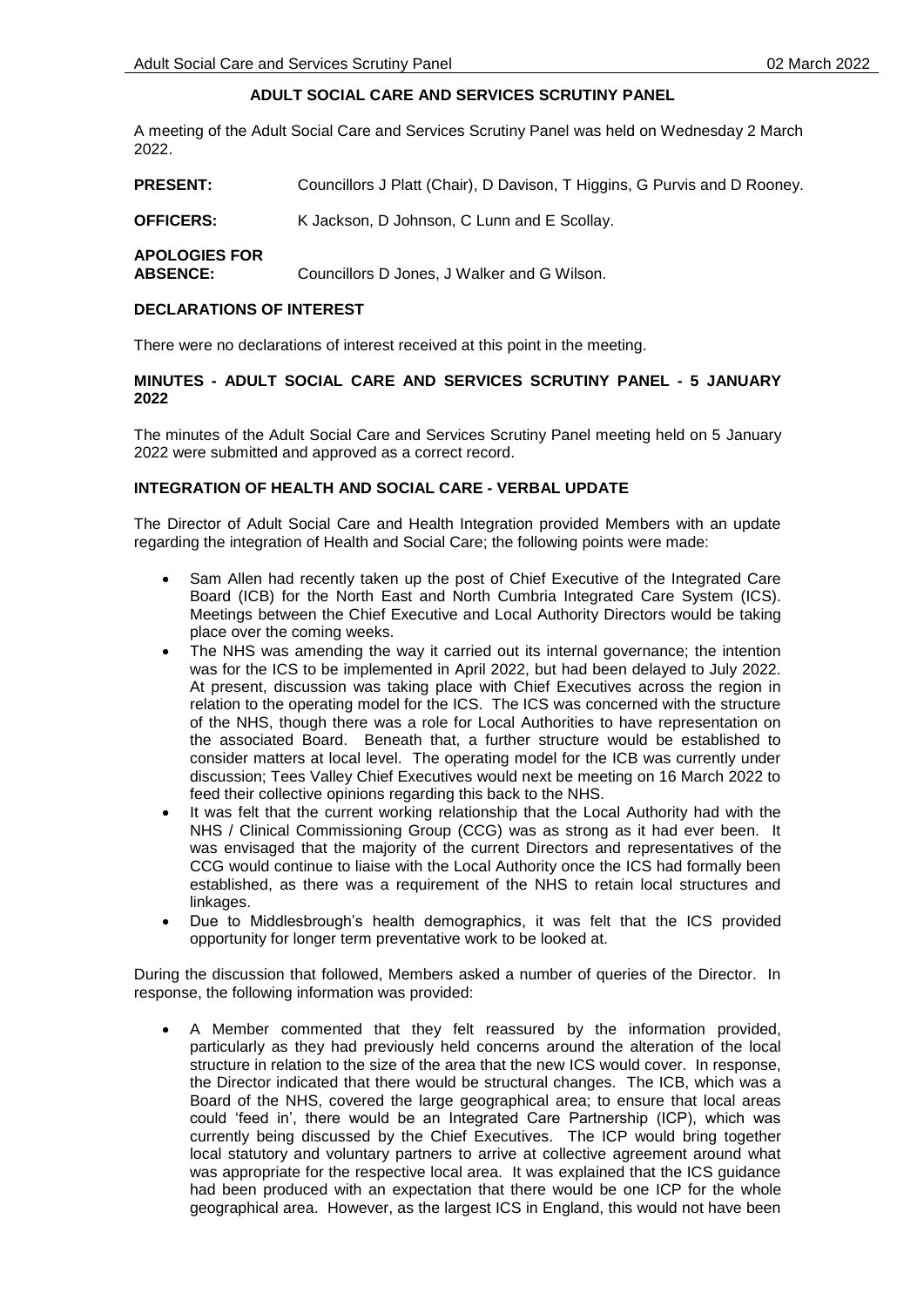practical and therefore, four ICPs were currently being created (Middlesbrough would belong to the Tees ICP, which was likely to involve the five Local Authorities). It was felt that this approach would grant opportunity for Middlesbrough to act as an individual Local Authority where choosing to do so, but would also provide a forum where the five Local Authorities could come together to provide a strengthened voice for collective matters.

 With regards to the statutory guidance for delivering the frameworks, it was explained that there was statutory guidance associated with the establishment of the ICB. The Chair for the local area had consistently aimed to maintain as much flexibility for individual local areas as possible, essentially because it reflected the statutory guidance and was practical to do so. Reference was made to the scale and diversity of the ICS area, which covered Redcar to Cumbria, and the need to successfully represent the varying needs of those different localities within it. There was more flexibility around the establishment of the local ICPs than there was the ICB, primarily because the Board was part of the NHS structure and would therefore be replicated across England.

The Chair thanked the Director for the information presented.

## **NOTED**

## **THE ROLE OF THE VOLUNTARY AND COMMUNITY SECTOR (VCS) IN SUPPORTING ADULT SOCIAL CARE (WITH A FOCUS ON COVID-19 RECOVERY) - AN INTRODUCTION**

The Director of Adult Social Care and Health Integration and the Advanced Public Health Practitioner were in attendance at the meeting to provide an introduction to this new topic. A written report had been submitted in advance of the meeting.

By way of background and context, the Director made the following points:

- Within Adult Social Care, there were a number of different themes of service delivery / operational activity, which consisted of in-house service provision and independent (commissioned) service provision. Separate from those was the support provided by the VCS. Some of the services within the VCS were commissioned, others were preexisting VCS organisations that acted entirely independently from the Council in the broader community. In terms of the latter, it was highlighted that despite not being directly commissioned, those organisations provided a critical contribution to the resilience of the Council's services because they supported the same communities that the Council sought to support.
- Traditionally the Council had linked into the VCS through Middlesbrough Voluntary Development Agency (MVDA), but also in the acknowledgment that there were lots of other aspects of the VCS that operated outside of MVDA, which although challenging to engage with was important to do so. It was felt that improvements could be gained around this engagement work both in respect of Adult Social Care and the Local Authority as a whole.
- Reflecting upon the impact of the pandemic, it was felt that in some respects there had been a hiatus for a couple of years in terms of development work because everyone had been focused on operational delivery. It had impacted service plans and had caused problems, but had also created opportunities. Moving out of the acute phase and into the recovery phase, now was the time to reassess, take stock and consider how activities would be carried out in a post-pandemic world.
- During the pandemic, Public Health had worked exceptionally well with the VCS. The submitted report reviewed the work undertaken by Public Health primarily during the pandemic, and where that work now left the authority in relation to the VCS.

The Advanced Public Health Practitioner provided the following information to the panel:

- The Advanced Public Health Practitioner had been responsible for creating the Council's 'Covid Champions Network', which was initially formed through government grant funding.
- The role of the VCS was essential in supporting those accessing health and wellbeing services (and preventing poor health), as well as social care services. Consideration was given to the high profile of some VCS organisations and the comparatively low profile of others; it was important that the value of all of those was recognised.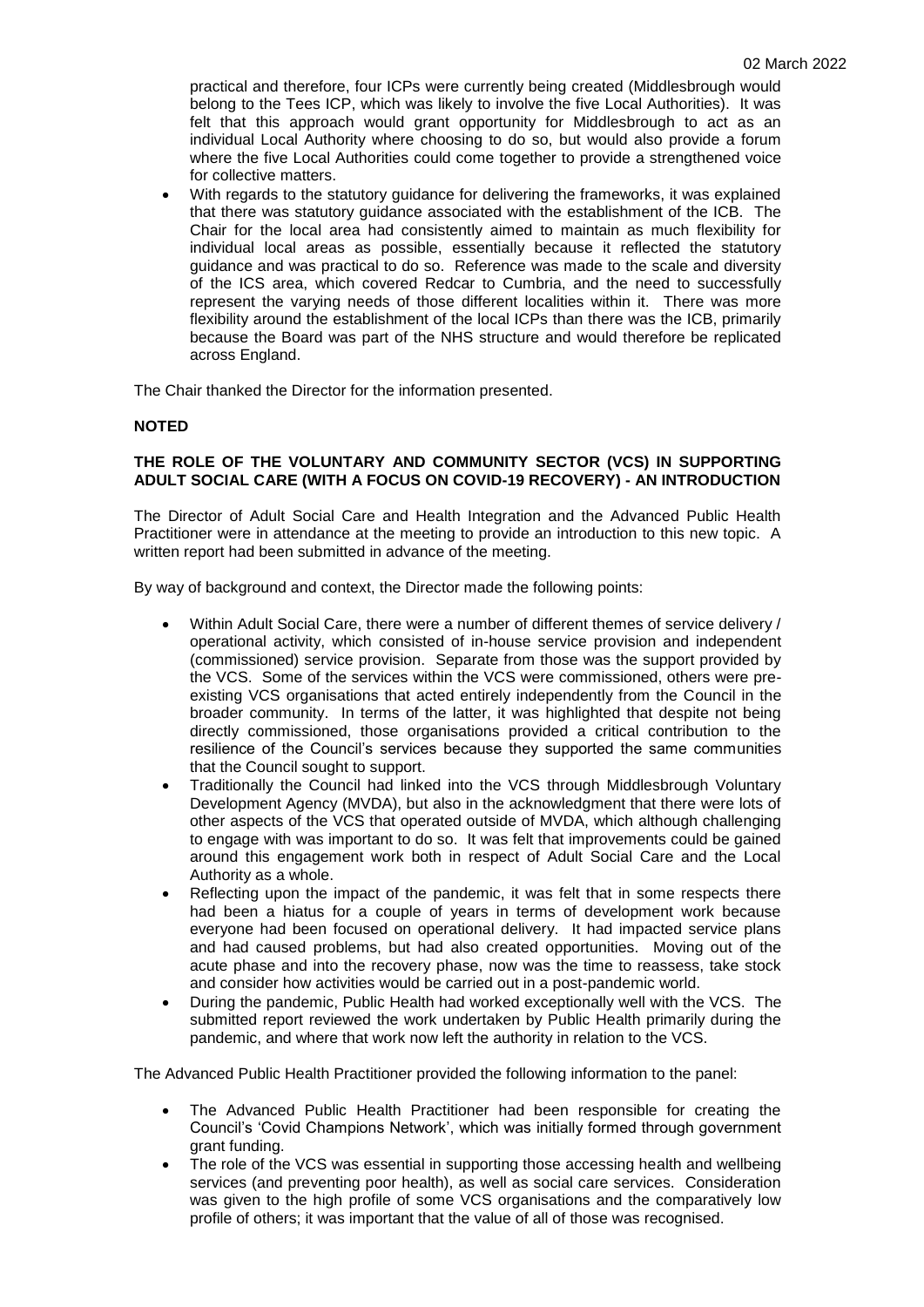- Public Health's engagement work with the VCS had initially commenced via the government grants programme. It had been recognised that, as Covid hit, the Council needed to support those VCS organisations that were going to be significantly affected. It was explained that formal organisations were suddenly unable to support vulnerable clients in their usual ways (e.g. following the removal of face-to-face contact), and therefore organisations needed to reconsider their operational models. In addition to that, usual sources of income such as charitable donations, grant funding, income from charity shops and/or holding events, had also been affected and therefore they needed to work differently.
- Following receipt of the first round of government grant funding, consideration was given as to how the VCS could best be supported. Details of the various types of funding awarded were provided in the submitted report. To begin with, Communications Grants were awarded in order to facilitate Public Health's engagement with vulnerable people in communities around raising awareness of Covid and keeping safe. The 'Covid Champions Network' was created through VCS organisations because they knew what messages would work best for their communities, and small grants were awarded for this work.
- The next grants to be awarded were VCS Sustainability Grants. The purpose of those was to support organisations losing their funding streams, or that had reduced staffing due to isolation etc., to sustain those services, but allow them opportunity to consider how they might operate differently. For example: virtual engagement with clients; doorstep deliveries; purchasing laptops to maintain contact with vulnerable people, etc., and to keep businesses in operation as they lost income streams. Those organisations involved in this joined the 'Covid Champions Network'.
- The Council then supported this further by providing Mental Health/Isolation Grants to those VCS organisations providing related support, whether that be related to dementia, caring or older people; mental health was also becoming a major issue as a consequence of isolation. It was highlighted that many excellent ideas had emerged for projects that could be delivered through VCS partners.
- Public Health was especially keen for organisations, through the 'Covid Champions Network', to become more aware of what others were doing and provide opportunities for partnership working. It was explained that when grants were being dispensed around mental health (Mental Health/Isolation Grants – second funding allocation) and recovery work (VCS Recovery Grants – third funding allocation), Public Health encouraged partnership working via the grant application forms, with higher funding packages being made available if partners demonstrated how they were going to work together and deliver services differently. It was felt that this had been a very positive spin-off of the grants process and the 'Covid Champions Network'.
- There had been some positive implications arising from the pandemic. For example: organisations had been forced to rethink their operational models, including how services could be streamlined or delivered in a way that improved relations with their contacts. In addition, some projects had provided significant insight, e.g. in relation to men's mental health, one project had identified men to be more responsive via telephone than in-person. It was hoped that such findings would be taken forward in the future.
- Volunteers had been essential. Initially, work had commenced with GoodSam Volunteers (also known as NHS Volunteer Responders). In addition, individuals who were not formally attached to a VCS organisation had volunteered to join (and had continued to remain with) the 'Covid Champions Network' to deliver messages in their communities. The 'Covid Champions' had also, through the VCS organisations, provided practical support at Public Health's Covid Community Clinics, with staff and volunteers manning those clinics, undertaking queue management tasks, and engaging with clients and promotional work. Volunteers had gone above and beyond and it was highlighted that this had been really positive for relations between the Council and the VCS. As a consequence of Covid, Public Health had made contact with the VCS that had not been undertaken previously, and it was hoped that this could be taken forward further in the future.
- Consideration now needed to be given towards how the VCS could be supported in the future to enable more robust services to be provided longer term. With regards to finance, it had been observed that some organisations would have struggled within the first 3-6 months of the pandemic if grant funding had not been provided, which was very concerning given the positive impact that they had had. In moving forward, it was felt that provision of support/knowledge around financial planning could be provided in order to strengthen their approach to be more business-like and maintain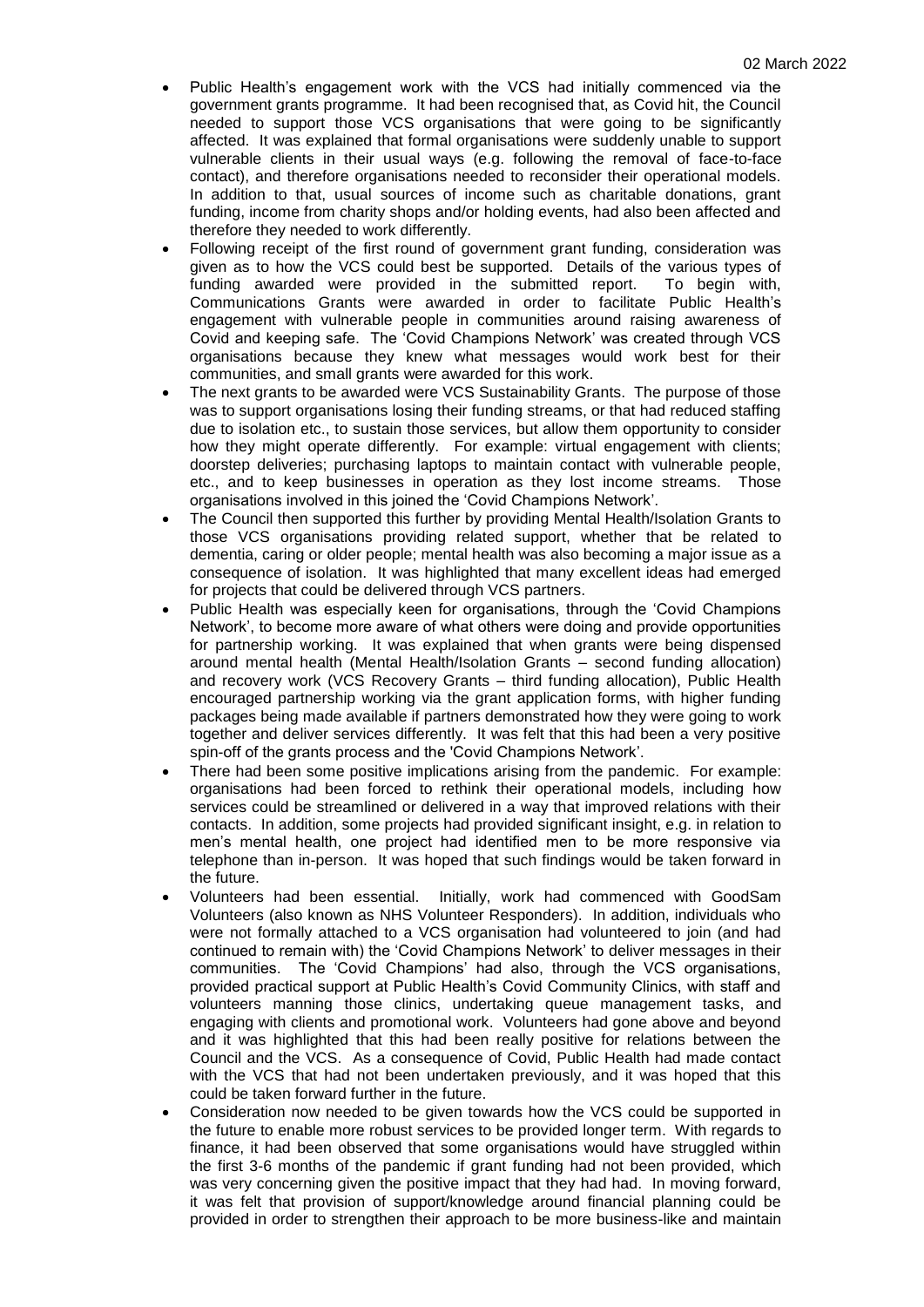the sustainability of their organisations. Additional approaches could look at reviewing the wider services to determine which of those organisations, whether from a Health and Social Care perspective or a Public Health perspective, could be strengthened further through partnership working. In terms of the various different communities that the VCS sector had been essential in supporting throughout the pandemic, in particular the different ethnic communities and groups, it was felt that engagement work could continue to be built-on in the future. Although it had been a very difficult time for VCS organisations, it was hoped that the work they had undertaken with Public Health had improved relationships all round, and that this work would continue. Although there were no specific plans in place for next steps as of yet, mention was made of the commitment that volunteers had made in relation to the 'Covid Champions Network'. It was explained that all had indicated that they wished to remain with the Network and to volunteer either as 'Community Champions' or general 'Health Champions'. This was especially positive as it would help to maintain those community links going forward.

During the discussion that followed, Members raised a number of queries/comments. In response, the following information was provided:

- Regarding positive outcomes that had emerged from the pandemic, examples of 'old world' community support provided to individuals were outlined. These included: collection of shopping and prescriptions; assisting neighbours; and work by GoodSam Volunteers. It was hoped that this support would continue because it had been incredibly valuable for local communities.
- With regards to the 'Covid Champions Network', the Advanced Public Health Practitioner explained that in December 2020, because previous grants had been provided and delivered well, Public Health had received further funding of £180,000, which was utilised to strengthen the approach with 'Covid Vaccine Champions'. It was explained that the issue of Covid vaccines had been difficult to address because there were some key areas/communities that were not engaging, and as restrictions were being lifted nationally, people were becoming more blasé about the need for vaccines. Therefore, more specific engagement work was required, which could result in further VCS organisations becoming involved.
- Members heard that, prior to the pandemic, Public Health had intended to create a 'Health Champions Network'; Covid had helped to develop this because there was now a 'Covid Champions Network' with circa. 70-80 Members (some Council staff, but the vast majority were VCS organisations or volunteers) in place. It was hoped that, once Covid had entered a recovery/end phase, these Members could be retained as generic 'Health Champions'. Consequently, each had been asked if there were any particular areas of Public Health that interested them, e.g. smoking, obesity, mental health, cancer issues or community engagement, or if no specific interest, whether they would be willing to act as a generic 'Health Champion' within their community. It was explained that there would no expectation for individuals to provide expertise on any topic; it was a way of providing a route in for Public Health to improve its outreach resource. The decision was entirely for the respective individual, although Public Health was keen not to lose volunteers or the key VCS organisations that were currently represented.
- The Director of Adult Social Care and Health Integration highlighted the importance of not aligning activities to specific areas, i.e. Health, Social Care or Public Health, because to do so would forge a return back to traditional silo ways of working when the objective was to create networks within local communities, where people could support each other and assume responsibility for the area. The importance of maintaining those networks during and beyond the recovery phase was highlighted. It was explained that through the voluntary development agency and the Council's own direct contributions, assistance could be provided to local communities to help them develop their own resilience and grow their own support networks and links.
- The Advanced Public Health Practitioner explained the importance of two-way communication in terms of conveying messages to local communities. It was important that Public Health understood the issues facing local communities from a 'grass roots' level and were able to communicate accordingly. The role of the VCS organisations in facilitating this process had been invaluable. Moving forward, it was essential that this continued in order for Public Health to understand what the emerging issues and barriers for communities were. The Director of Adult Social Care and Health Integration made reference to a Local Area Coordination pilot that had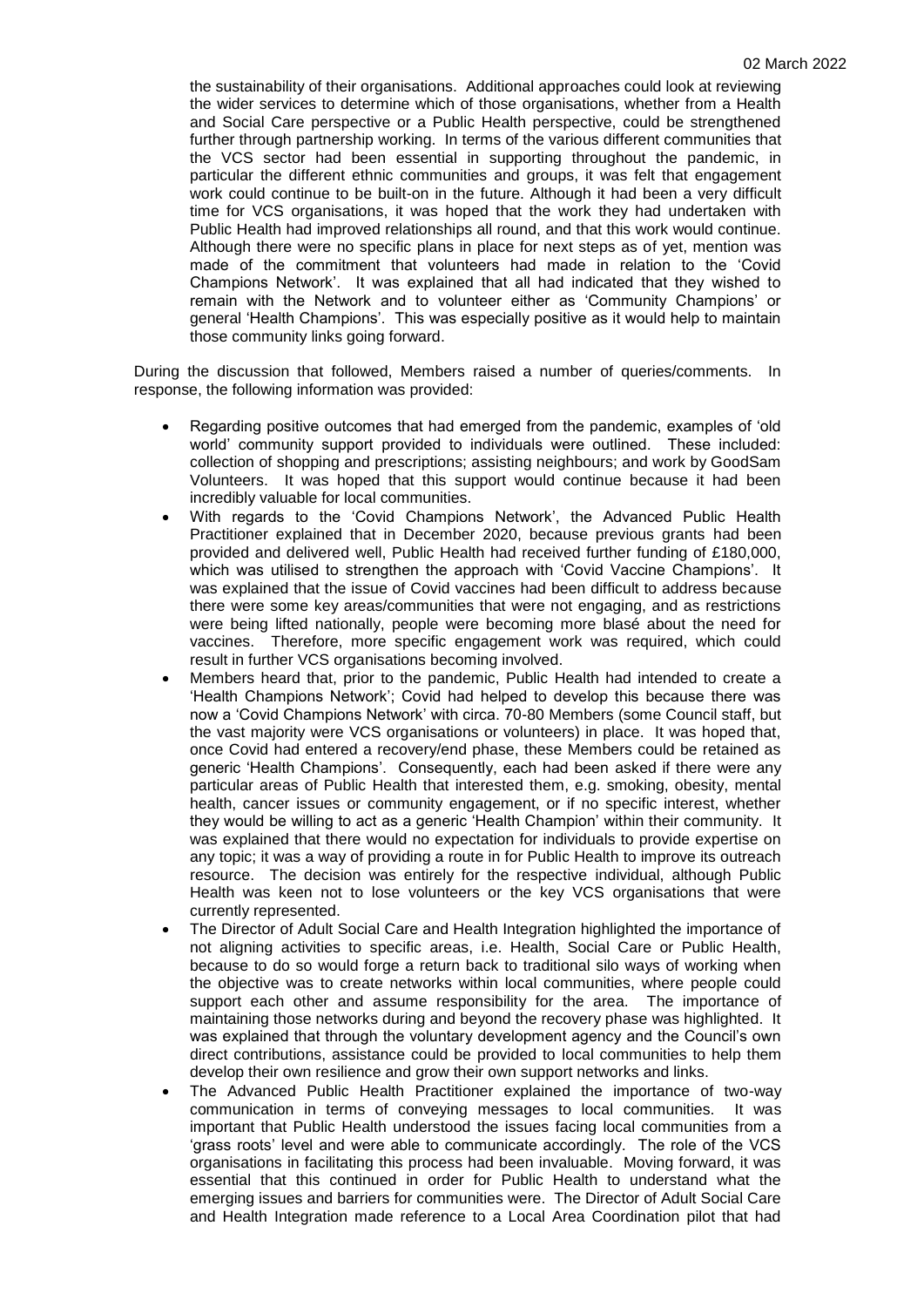been undertaken circa. 10 years previously, which was based on an Australian idea and looked at networks within local communities. The Advanced Public Health Practitioner referred to the work undertaken with VCS organisations and ethnic communities, and the invaluable role that local religious leaders had played in conveying messages. It had been fully recognised that there were key people on the ground that needed to be engaged with, and therefore very important that these relationships be maintained and developed going forward.

- A Member made reference to the different communities within Middlesbrough; the importance of conveying messages to these varying communities and the assistance that Elected Members could provide.
- A Member commented that the VCS was excellent at adapting quickly to change and commended the joint working between the VCS and the statutory sector. It was commented that the encouragement of partnership working in terms of applying for grant funding was very positive because competing for funds generally created division. Encouraging organisations to apply for joint funding improved that process.
- With regards to the management of the 'Covid Champions Network', it was explained that in the earlier stages of the pandemic, the group had met on a fortnightly basis and then on a monthly basis; the group currently met virtually every six weeks. It was explained that all of the information distributed to the Champions was the latest, formal information available at the time of the respective communication. Interaction was two-way and it was explained that any responses to requests for information were always provided by Public Health in order to help build relationships. Similarly, if any messages needed to be amended or specified for different communities, this would be undertaken collaboratively. Volunteers and VCS organisations were offered training by Public Health England in relation to vaccine and Covid conversations; all Champions had completed this.
- With regards to 'Covid Champions' and the representation within different areas of Middlesbrough, it was indicated that although there was a strong BAME representation, representation on the whole was generally town-wide. Work was currently taking place in respect of vaccination uptake figures; increased engagement work in Wards with both low uptake and no representation on the network would be undertaken.

The Chair thanked the officers for their attendance and contributions to the meeting.

The panel discussed the potential next steps for the review. It was agreed that, in preparation for the next meeting, representatives of several frontline VCS organisations and individual volunteers would be contacted and invited to attend and provide information from their perspective. Consideration was given to DBS checks for individuals working within community settings. Reference was made to the directory of VCS organisations that was available on the Council's website and a suggestion made as to how this resource could be developed, e.g. link-in with social media.

#### **AGREED that representatives of several frontline VCS organisations and individual volunteers would be contacted and invited to provide information at the next meeting.**

#### **OVERVIEW AND SCRUTINY BOARD UPDATE**

The Chair provided a verbal update on the matters that were considered at the Overview and Scrutiny Board (OSB) meetings on 18 January 2022 and 22 February 2022.

A Member queried whether Executive Members had attended the two OSB meetings to provide updates. The Chair advised that the respective Executive Member had attended the 22 February 2022 meeting, but attendance at the 18 January 2022 meeting would need to be confirmed. This would be followed-up directly with the Member raising the enquiry.

### **AGREED that the Chair would review the Executive Members' attendance at the 18 January 2022 OSB meeting and confirm the position with the Member raising the enquiry.**

## **DATE OF NEXT MEETING - 30 MARCH 2022**

The next meeting of the Adult Social Care and Services Scrutiny Panel had been scheduled for 30 March 2022, which would be the last scheduled meeting of the 2021/2022 Municipal